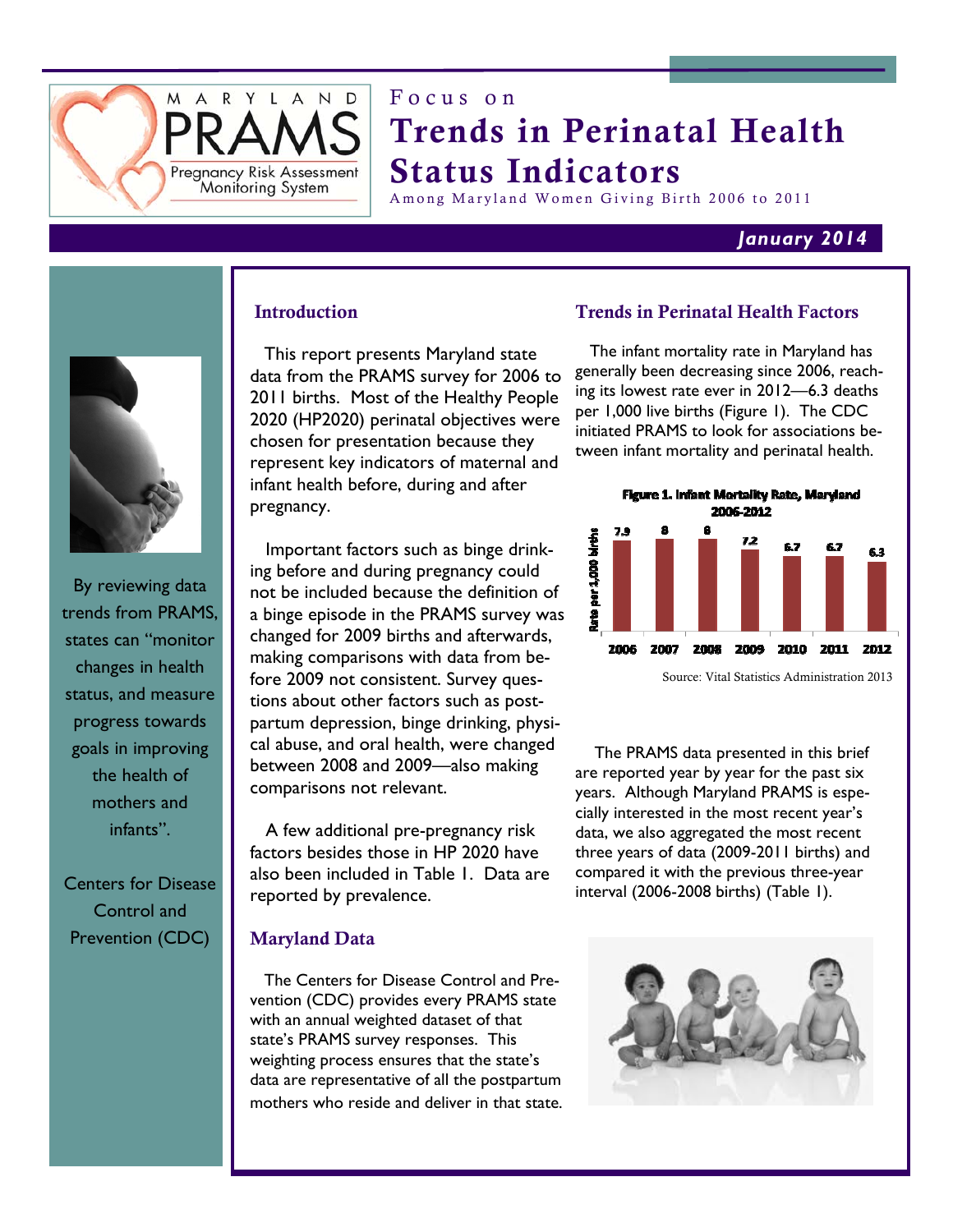# **Page 2 Focus On Trends in Perinatal Health Status Indicators Page 2**

|  |  |  |  | Table I. Perinatal Factors, Maryland, 2006-2011 |
|--|--|--|--|-------------------------------------------------|
|--|--|--|--|-------------------------------------------------|

| <b>Factor</b>                                      | 2006 | 2007 | 2008 | 2009              | 2010 | 2011      | 2006-<br>2008 | 2009-<br><b>2011</b> | Change  |
|----------------------------------------------------|------|------|------|-------------------|------|-----------|---------------|----------------------|---------|
|                                                    | %    | $\%$ | $\%$ | %                 | $\%$ | %         | %             | %                    | $\%$    |
| <b>Preconception</b>                               |      |      |      |                   |      |           |               |                      |         |
| †Folic acid use, month<br>before pregnancy         | 31.9 | 30.3 | 29.8 | 32.0              | 32.9 | 30.1      | 30.6          | 31.6                 | 3.3     |
| Obese BMI, just before<br>pregnancy                | 20.0 | 15.5 | 18.6 | 22.2              | 21.7 | 23.2      | 18.0          | 22.4                 | $24.4*$ |
| †Overweight/obese BMI,<br>just before pregnancy    | 48.9 | 44.4 | 47.8 | 47.1              | 49.0 | 48.4      | 47.0          | 48.2                 | 2.6     |
| †Unintended pregnancy                              | 40.3 | 43.4 | 42.4 | 45.5              | 44.2 | 45.8      | 42.0          | 45.2                 | $7.6*$  |
| †Cigarette smoking                                 | 15.1 | 17.5 | 9.1  | 17.3              | 18.9 | 19.9      | 17.2          | 18.7                 | 8.7     |
| †Alcohol use                                       | 48.7 | 50.6 | 52.8 | 55.0              | 53.5 | 56.5      | 50.7          | 55.0                 | $28.2*$ |
| <b>Prenatal</b>                                    |      |      |      |                   |      |           |               |                      |         |
| †Early (1st trimester)<br>prenatal care initiation | 74.4 | 76.2 | 78.4 | 78.9              | 77.8 | $81.5+$   | 76.3          | 79.4‡                | $4.1*$  |
| †Cigarette smoking                                 | 7.8  | 9.3  | 10.9 | 9.1               | 9.3  | 7.0       | 9.3           | 8.5                  | $-8.6$  |
| †Alcohol use                                       | 7.3  | 7.4  | 8.8  | 9.9               | 8.9  | 8.9       | 7.8           | 9.2                  | 17.9    |
| Hypertensive disorders                             | 9.7  | 10.0 | 10.3 | 10.7              | 10.3 | 9.8       | 10.0          | 10.3                 | 3.0     |
| <b>Gestational diabetes</b>                        | 9.4  | 7.7  | 10.6 | 10.1              | 9.0  | 11.0      | 9.2           | 10.1                 | 9.8     |
| HIV, tested                                        | 73.8 | 68.9 | 73.3 | 73.4              | 72.7 | 69.3      | 72.0          | 71.8                 | $-0.3$  |
| Postpartum                                         |      |      |      |                   |      |           |               |                      |         |
| †Breastfeeding initiation                          | 81.1 | 79.0 | 81.2 | 84.3 <sub>†</sub> | 81.1 | $85.1\pm$ | 80.4          | 83.5‡                | $3.9*$  |
| tlnfant back sleep posi-<br>tion                   | 68.9 | 70.6 | 69.2 | 73.5              | 71.5 | 77.0‡     | 69.6          | 74.0                 | $6.3*$  |
| Cigarette smoking                                  | 11.8 | 13.3 | 4.1  | 13.4              | 13.7 | 12.4      | 13.1          | 13.2                 | 0.8     |

\*Statistically significant, p<0.05 †Healthy People 2020 objective topic ‡Healthy People 2020 objective met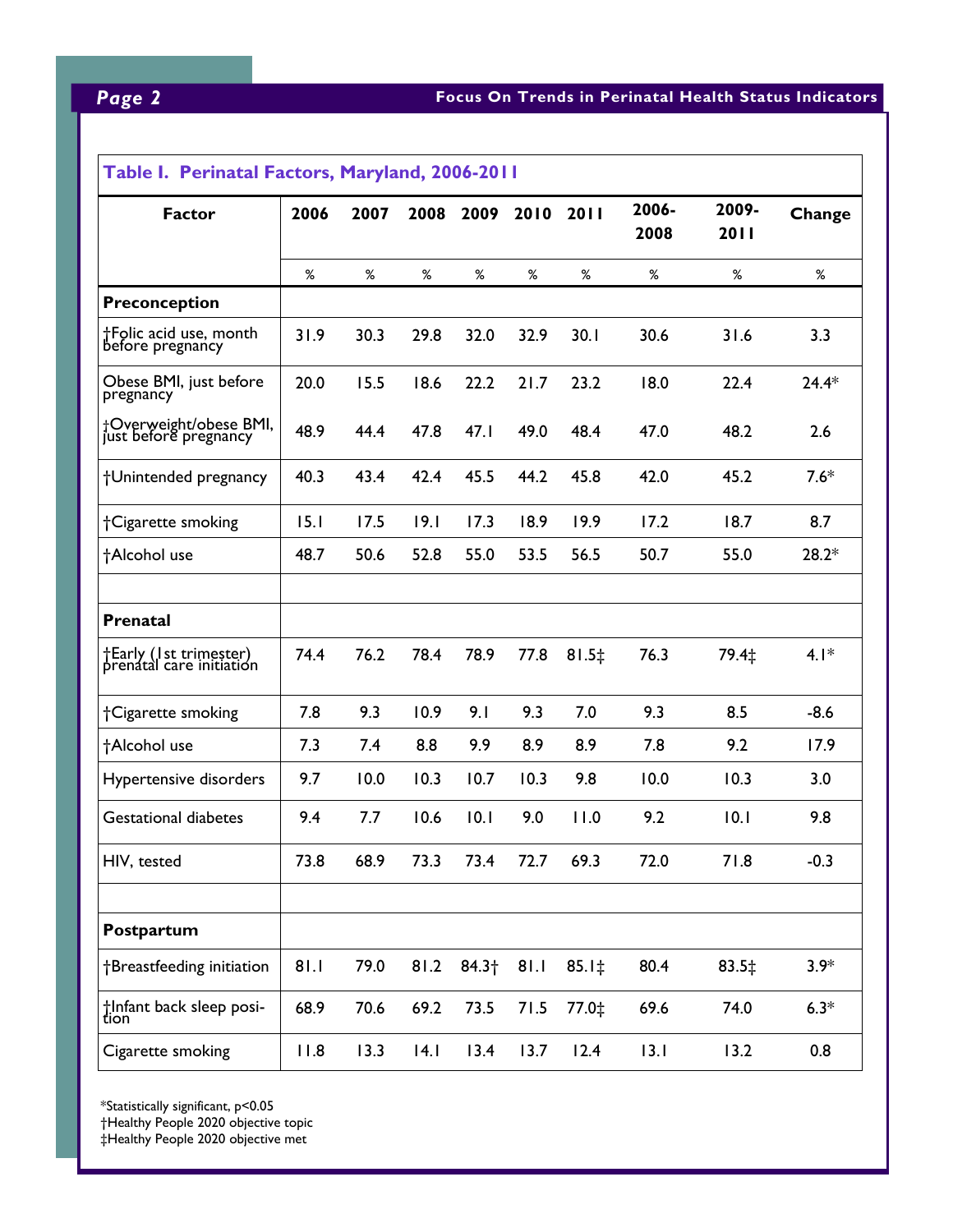# **Focus on Trends in Perinatal Health Status Indicators** *Page 3*

#### **Trends**

2006-2011 births (Table 1):

#### Improving trends

### **Initiation of prenatal care Infant back sleep position Breastfeeding initiation Cigarette smoking during pregnancy**

 More Maryland mothers than ever before reported starting prenatal care during the first trimester of pregnancy. Among women who delivered in 2011, 82% received care during the first trimester of pregnancy (up from 74% in 2006).

 Other record highs for Maryland 2011 births were the rates of breastfeeding (85%) and mothers placing their infants to sleep on their backs (77%). A decade ago, only 72% reported breastfeeding and 63% placed their infants to sleep on their back. Both of these behaviors have a positive impact on the health of babies.

 The prevalence of cigarette smoking during pregnancy was the lowest ever reported in 2011 (7%), however the change in rates from 2006-2008 to 2009-2011 was not statistically significant

#### Concerning trends

### **Obese BMI, pre-pregnancy Unintended pregnancy Alcohol use, pre/during pregnancy Cigarette smoking, pre-pregnancy Gestational diabetes**

 For 2011 births, more women than ever before (23%) reported that they were at an obese BMI just before pregnancy. Twenty-two percent of women reported being obese pre-pregnancy for delivery years 2009-2011, 24% higher than for 2006 -2008 when 18% of women reported that they were obese before pregnancy.

The rate of unintended pregnancy after a live birth in 2011 was the highest ever reported (46%).

 The consumption of alcohol three months before pregnancy reached the

The following trends were noted from use just before pregnancy may be an indihighest level in the past decade. Alcohol cator of drinking during the critical period early in pregnancy before a woman may be aware that she is pregnant.

> Also of concern, though not statistically significant, pre-pregnancy cigarette smoking and gestational diabetes reached record high rates in 2011. Compared to 2006 -2008, rates for alcohol use during pregnancy were 18% higher in 2009-2011 (not statistically significant).

#### No improvement

#### Folic acid use, pre-pregnancy Cigarette smoking, postpartum

 Although rates of pre-pregnancy consumption of a multivitamin with folic acid and postpartum cigarette smoking did not worsen, there was essentially no improvement.

#### **Summary**

 In 2011, Healthy People 2020 objectives were met for 1st trimester initiation of prenatal care, breastfeeding initiation and infant back sleep position. These factors also showed significantly positive trends in improvement.

 Gestational diabetes and preconception factors such as unintended pregnancy, alcohol use, folic acid use, and obese BMI, showed worsening or non-improving trends.

 Although rates for smoking during pregnancy were the lowest ever reported in 2011, smoking rates before pregnancy were high and postpartum rates remained unchanged.

 Rates of hypertensive disorders during pregnancy and HIV testing generally remained unchanged from 2006 to 2011.

 Tracking the status of perinatal factors over several years can help to inform state programs about important trends. These trends can be useful in creating, maintaining or changing policies to improve maternal and child health in Maryland.

*"Before I got pregnant, I was drinking heavily but as soon as I found out I was pregnant, I stopped."* 

*"I went to my ob a week after I found out I was pregnant."* 

*"I didn't want to be pregnant. Not then or ever. I have heart problems and high blood pressure so this put me in a high risk category. I got blood clots after 6 weeks. It made for a lot of complications."* 

*"I always place her to sleep on her back...had plenty of back to sleep advice from my doctor."* 

*"I'm breastfeeding so I won't become pregnant. Hope that's not one of those urban myths."* 

PRAMS mothers